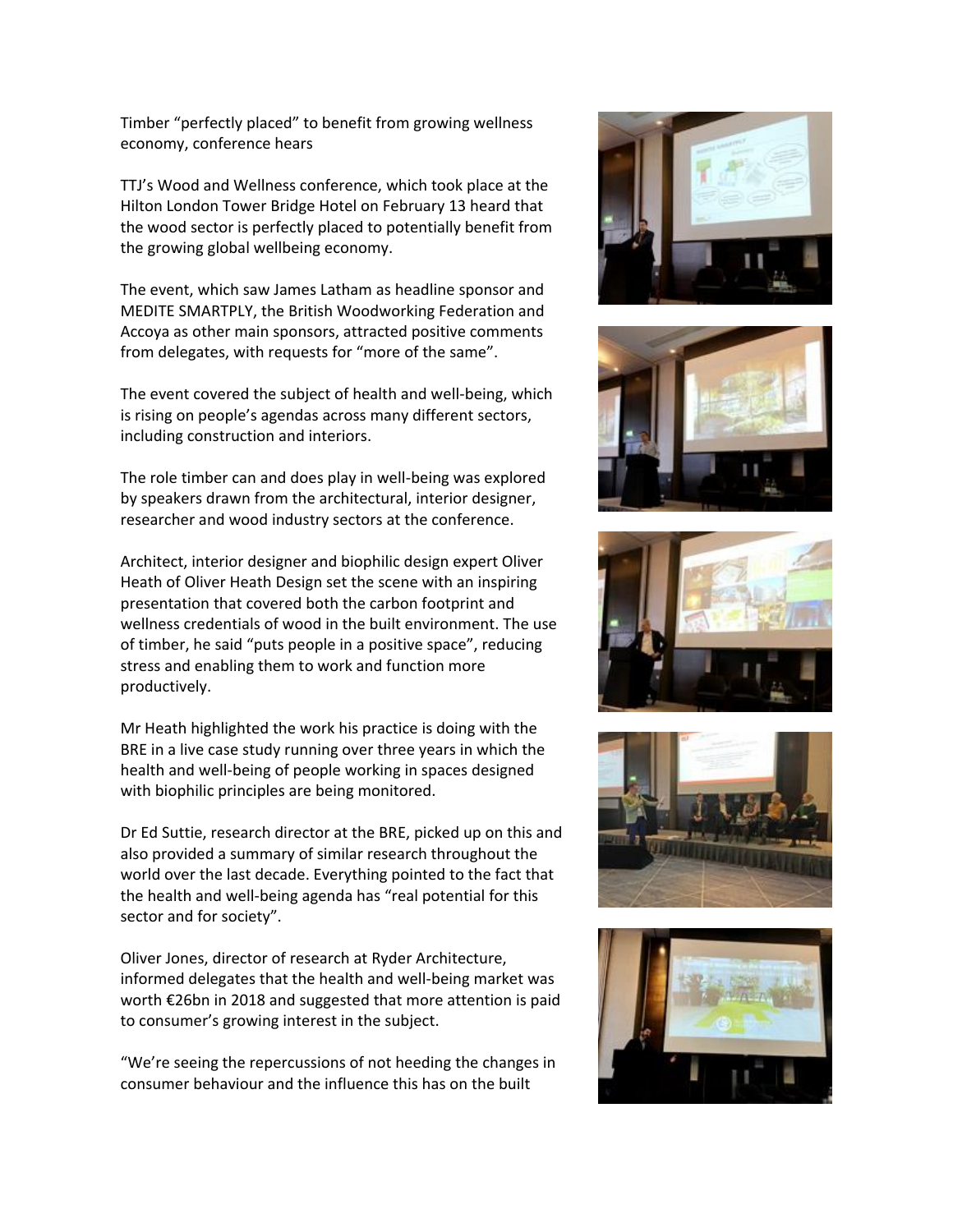environment," he said, in a reference to the changing face of the high street.

Furniture maker Sean Sutcliffe, co-founder of Benchmark, spoke about his company's increasing focus on well-being. It has always been driven by sustainability principles but was now taking it further with furniture designs geared towards providing "tangible evidence of nature in our workplaces". A new range with this specific goal in mind will be launched in London in September.

DaeWha Kang, lead designer at DaeWha Kang Design and Alex Morris, a psychologist and head of workplace well-being and behavioural change at facilities management company Mitie provided a fascinating insight into the Winter Gardens project at the Shard.

Here, several areas of Mitie's office space has been fitted out with wood products as part of a "Living Lab" experiment to assess worker performance and well-being. Results showed that staff rated themselves as up to 20% more productive.

Alex de Rijke, director at dRMM Architects, highlighted timber's potential in the healthcare sector with his profile of Maggie's Oldham, which saw the first use in the UK of hardwood (tulipwood) CLT.

The education sector was under the spotlight with Eleanor Brough, an associate at Sarah Wigglesworth Architects, who outlined the award-winning "Tree-Top Classroom" extension at Mellor Primary School in the Peak District.

The extension was designed to support the enhancement of the school's curriculum and in doing so "connected with the landscape". Covered timber decking areas enable the children to spend as much time outside as possible and the structure features larch glulam portal frames, while the interior is fitted out with birch plywood joinery.

There is a real sense of your [woodland] surroundings in the classroom, said Ms Brough, and the importance of keeping in touch with the forests was amplified by Chris Sutton, managing director of conference headline sponsor James Latham, who explained his company's long association with the National Forest.

David Bourque, director of development at the National Forest, described the progress made since the forest establishment